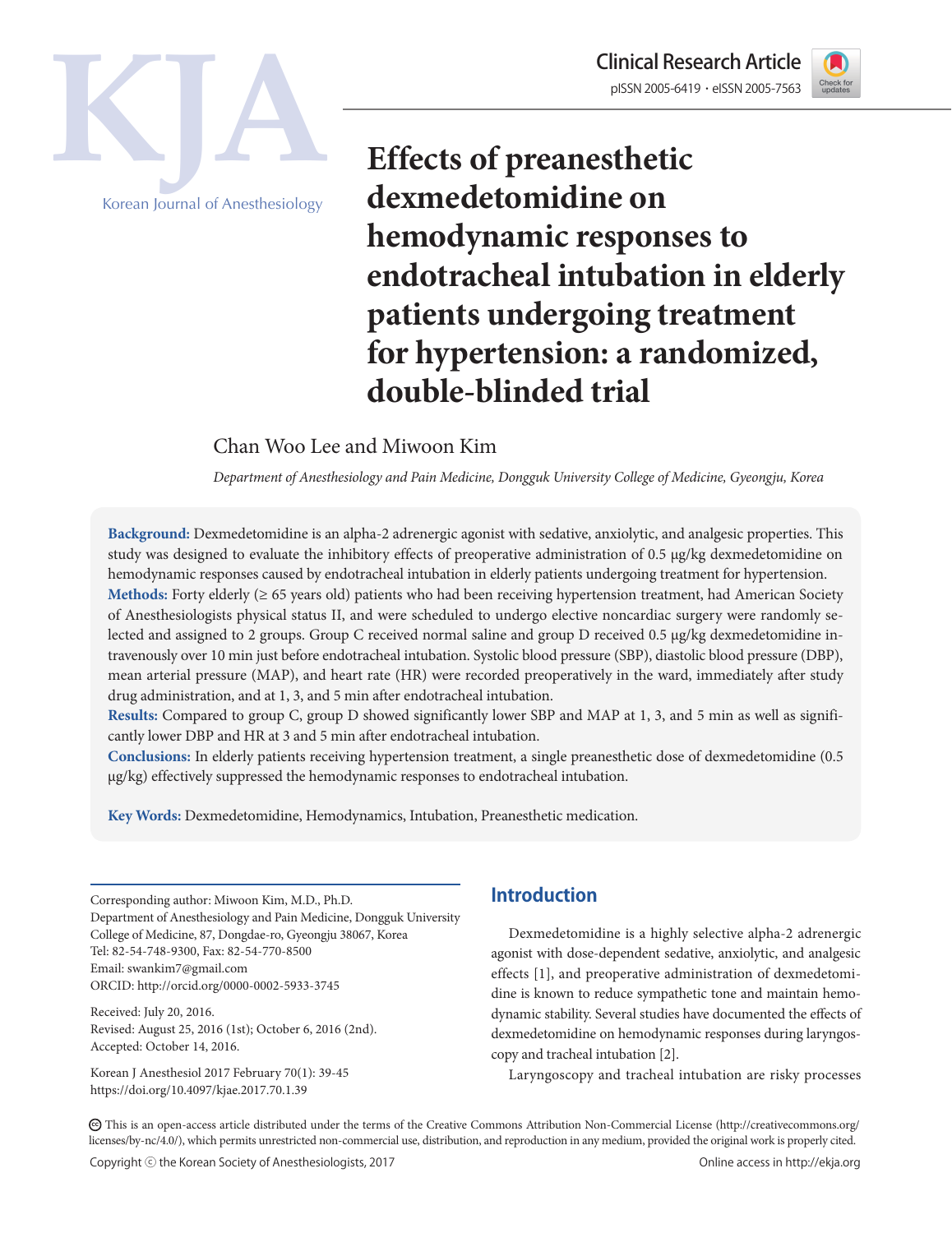that can cause tachycardia, hypertension, or arrhythmia, because of the sympathetic adrenergic outflow caused by laryngeal tissue stimulation [3-5]. Furthermore, this hemodynamic instability is associated with perioperative complications, especially in elderly patients with a comorbid disease, and may result in catastrophic effects, such as, myocardial ischemia, cardiac arrhythmia, or a cerebrovascular accident [3]. Therefore, anesthesiologists have used various medications to attenuate the sympathetic responses. However, many of the studies on this topic limited their study populations to young and normotensive individuals. Nevertheless, hemodynamic instability presents higher levels of risk in elderly patients with a comorbid disease than in the abovementioned patient populations, because the reserve capacity of the cardiovascular system is decreased in elderly patients [6].

In general, dose reduction of dexmedetomidine is recommended for elderly patients ( $\geq 65$  years old), and the US Food and Drug Administration recommends a loading dose of 0.5 μg/ kg instead of 1 μg/kg. In addition, many study results support the effectiveness of a 0.5 μg/kg loading dose in both young and elderly patients.

This study included elderly patients undergoing treatment for hypertension. These patients are known to show more pronounced hemodynamic responses to sympathetic stimulation. Therefore, a 0.5 μg/kg loading dose of dexmedetomidine may not be sufficient to attenuate the hemodynamic responses to endotracheal intubation.

Therefore, we investigated the effect of a 0.5 μg/kg single preoperative dose of dexmedetomidine on the hemodynamic stability of elderly patients undergoing treatment for hypertension.

### **Materials and Methods**

After obtaining approval from the clinical research ethics committee at our hospital, we obtained written informed consent from all participating patients. The clinical trial was registered at clinicaltrials.gov in May 2016, with registration No. NCT02768610.

We screened 44 patients and 42 patients of both sexes aged between 65 and 85 years, with American Society of Anesthesiologists physical status II, Mallampati classification I or II, body mass index (BMI)  $\leq$  35 kg/m<sup>2</sup>, and scheduled to undergo elective noncardiac surgery were enrolled in this study. All patients had a diagnosis of hypertension and were undergoing treatment with antihypertensive medications. We excluded 2 patients with BMI  $\geq$  35 kg/m<sup>2</sup>. The dropout rate was 9%. Two patients in whom the endotracheal intubation attempt lasted longer than 20



CONSORT 2010 flow diagram

**Fig. 1.** Flow chart of the study. Fortyfour patients were recruited, and 2 obese patients (body mass index  $> 35 \text{ kg/m}^2$ ) were excluded. Randomization was done on 42 patients, with 20 in the control group and 22 in the dexmedetomidine group. Intervention was discontinued in 2 patients in the dexmedetomidine group because the intubation attempt lasted more than 20 s.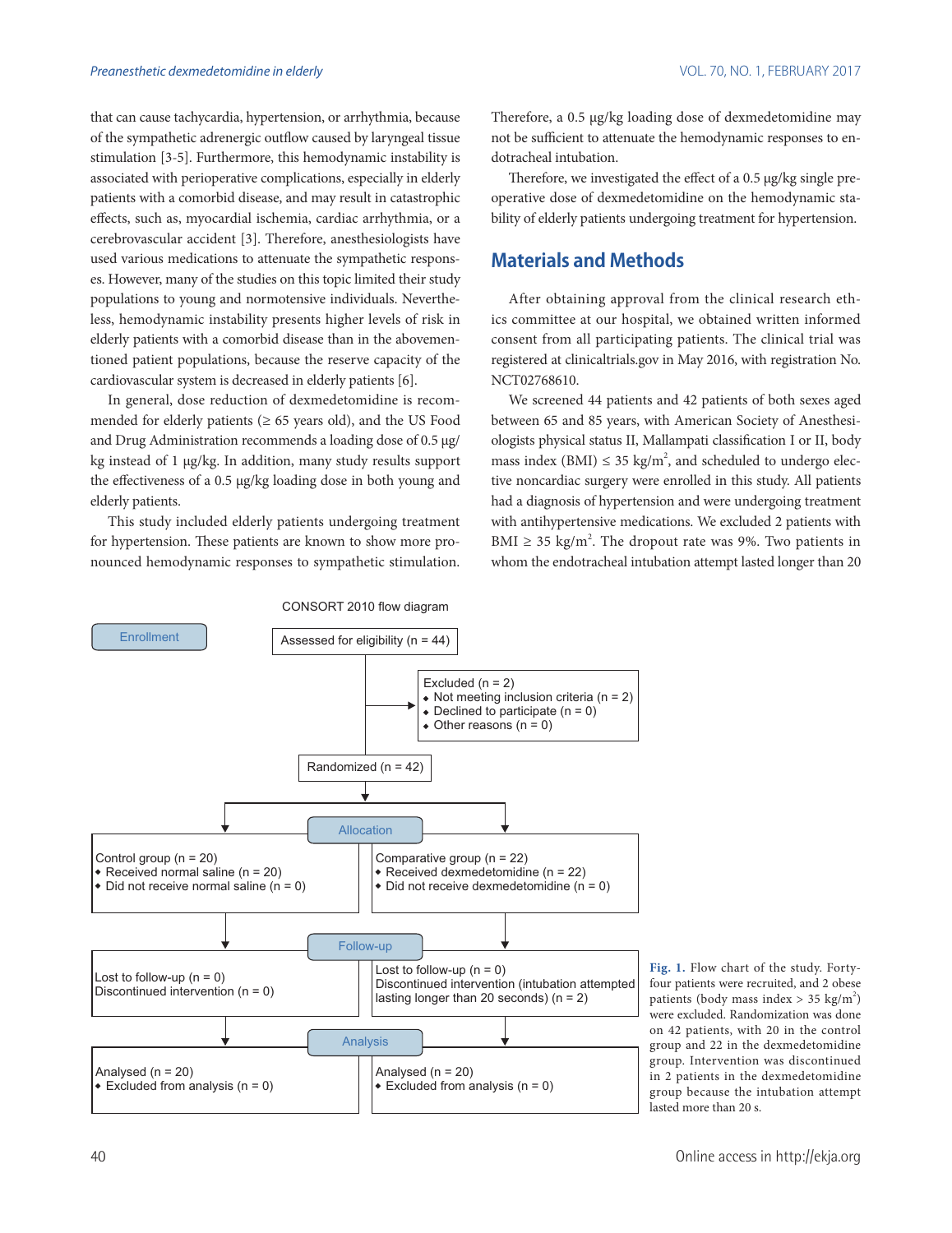s were excluded. The flow chart for the study is presented at Fig. 1.

The study had a placebo-controlled, randomized, doubleblinded, prospective design. The 42 patients were randomly allocated to 2 groups by using a closed-envelope method—a control group (group C) that received normal saline and a comparative group (group D) that received dexmedetomidine. An anesthesiologist unaware of the study details prepared the syringes containing dexmedetomidine or normal saline.

Patients were premedicated with 0.2 mg glycopyrrolate intramuscularly, and antihypertensive medications were maintained until the day of surgery. After arrival at the operating room, the patients were connected to a continuous electrocardiograph, pulse oximeter, and noninvasive blood pressure monitor. Group D patients ( $n = 22$ ) were administered 0.5 μg/kg dexmedetomidine (Precedex<sup>TM</sup>; Hospira Inc., Lake Forest, IL, USA) intravenously over 10 min. Group C patients were administered the same volume of normal saline (also intravenously for 10 min). Saline and dexmedetomidine were administered using a syringe pump by an anesthesiologist unaware of the study protocol. After completing the saline or dexmedetomidine administration, thiopental sodium (5 mg/kg) and rocuronium (0.6 mg/kg) were administered. Two minutes after these administrations, endotracheal intubation was performed using a laryngoscope; the intubation condition of all patients was excellent or good. All intubations were performed within 20 s by one anesthesiologist except two patients in group D. Anesthesia was maintained with 2% sevoflurane in a 50 : 50 nitrous oxide/oxygen mixture for 5 min and was followed by 1.5 to 2.5% sevoflurane in a 50 : 50 nitrous oxide/oxygen mixture.

Systolic blood pressure (SBP), diastolic blood pressure (DBP), mean arterial pressure (MAP), and heart rate (HR) were recorded in the ward just before departure to the operating room (baseline value), immediately after study drug administration, and at 1, 3, and 5 min after endotracheal intubation.

#### **Table 2.** Arterial Pressure and Heart Rate

If hypotension or bradycardia (SBP < 90 mmHg and HR < 60 beats/min) occurred, ephedrine and atropine were administered, respectively.

According to a power analysis, a sample size of 20 patients per group was determined sufficient to detect a 20% change in blood pressure and HR between the two groups with a power of 80% at the 5% significance level [7,8]. Assuming a 10% dropout rate, we planned to enroll 44 patients. Data were analyzed using PASW Statistics for Windows, version 18.0 (SPSS Inc, Chicago, IL, USA). Group demographics and intergroup comparisons of SBP, DBP, MAP, and HR were analyzed using Student's t-test, and intragroup comparisons were performed using the paired ttest. Results are presented as means ± SD, and P values of < 0.05 were considered statistically significant.

## **Results**

Group demographic data are summarized in Table 1. No significant differences were observed between groups C and D in terms of demographic characteristics.

The mean SBP was significantly lower in group D than in group C at 1, 3, and 5 min after intubation (Table 2). In group C, SBP was significantly higher at 1 min (186.0  $\pm$  26.6, P < 0.001) and 3 min (160.1  $\pm$  23.2, P < 0.001) after intubation than at

|             | Group C $(n = 20)$ | Group D $(n = 20)$ |
|-------------|--------------------|--------------------|
| Age $(yr)$  | $73.5 \pm 5.1$     | $73.2 \pm 5.4$     |
| Sex (M/F)   | 9/11               | 11/9               |
| Weight (kg) | $61.2 \pm 9.0$     | $62.2 + 7.6$       |
| Height (cm) | $158.2 \pm 6.7$    | $160.4 \pm 7.9$    |

Values are mean  $\pm$  SD or number of patients. No significant intergroup difference was found. Group C: normal saline, Group D: dexmedetomidine.

| Variable   | Group         | Baseline         | After drug       | 1 min            | 3 min            | $5 \text{ min}$  |
|------------|---------------|------------------|------------------|------------------|------------------|------------------|
| <b>SBP</b> | C             | $135.1 \pm 13.4$ | $139.2 \pm 17.1$ | $186.0 \pm 26.6$ | $160.1 \pm 23.2$ | $140.7 \pm 18.3$ |
|            | D             | $135.4 \pm 23.8$ | $131.9 \pm 13.5$ | $165.2 \pm 16.2$ | $127.9 \pm 17.5$ | $108.4 \pm 12.6$ |
|            | P value       | 0.955            | 0.142            | $0.005*$         | $\leq 0.001*$    | $\leq 0.001*$    |
| <b>DBP</b> | C             | $79.7 + 9.8$     | $79.4 \pm 15.8$  | $104.8 \pm 14.9$ | $87.9 \pm 15.5$  | $78.9 \pm 11.6$  |
|            | D             | $76.7 + 8.3$     | $78.4 \pm 6.3$   | $97.0 \pm 14.5$  | $74.1 \pm 8.3$   | $66.5 \pm 7.2$   |
|            | P value       | 0.314            | 0.795            | 0.104            | $0.001*$         | $\leq 0.001*$    |
| MAP        | $\mathcal{C}$ | $100.3 \pm 11.9$ | $103.5 \pm 16.8$ | $137.2 \pm 18.3$ | $116.9 \pm 16.2$ | $103.9 \pm 13.3$ |
|            | D             | $97.7 \pm 14.9$  | $98.1 \pm 8.7$   | $123.4 \pm 13.8$ | $95.4 \pm 11.7$  | $83.4 \pm 8.4$   |
|            | P value       | 0.547            | 0.211            | $0.011*$         | $\leq 0.001*$    | $\leq 0.001*$    |
| HR         | $\mathcal{C}$ | $70.3 \pm 7.4$   | $73.0 \pm 13.3$  | $92.9 \pm 13.5$  | $82.2 \pm 10.3$  | $73.4 \pm 9.8$   |
|            | D             | $72.1 \pm 7.0$   | $70.6 \pm 10.0$  | $85.2 \pm 12.6$  | $69.5 \pm 11.9$  | $65.7 \pm 9.5$   |
|            | P value       | 0.439            | 0.525            | 0.069            | $0.001*$         | $0.017*$         |

Values are expressed as mean ± SD. \*Statistically significant (P < 0.05). Group C: normal saline, Group D: dexmedetomidine. SBP: systolic blood pressure, DBP: diastolic blood pressure, MAP: mean arterial pressure, HR: heart rate.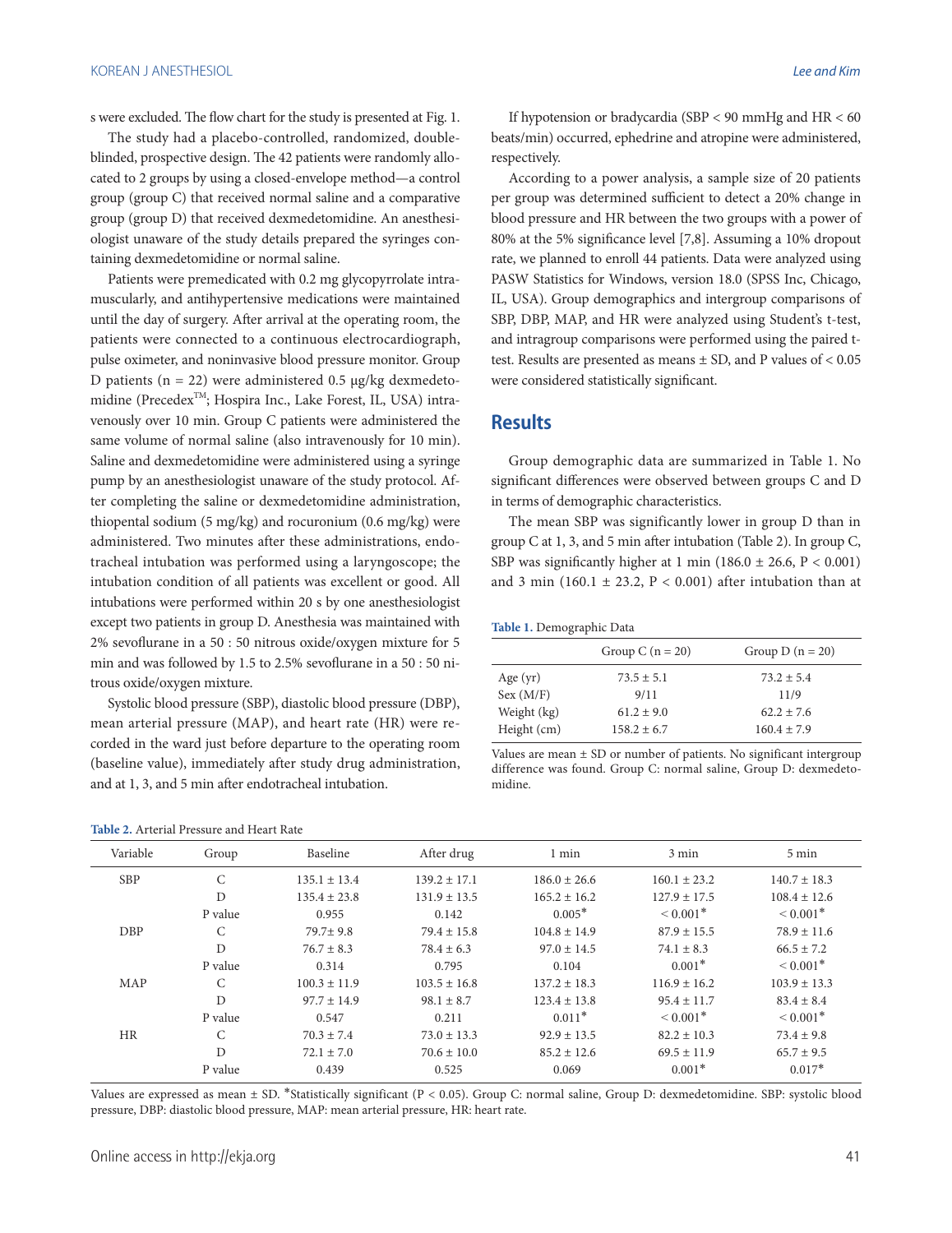baseline (135.1  $\pm$  13.4), and in group D, SBP was significantly higher at 1 min (165.2 ± 16.2, P < 0.001) but lower at 5 min (108.4  $\pm$  12.6, P < 0.001) after intubation than at baseline (135.4  $\pm$  23.8) (Fig. 2). The maximum increase in SBP was 37.7% in group C, and the minimum increase was 22% in group D at 1 min after intubation.

The mean DBP was significantly lower in group D than in group C at 3 and 5 min after intubation, but no intergroup difference was observed at 1 min (Table 2). In group C, DBP was significantly higher at 1 min (104.8  $\pm$  14.9, P < 0.001) and 3 min  $(87.9 \pm 15.5, P = 0.028)$  after intubation than at baseline (79.7 ±



**Fig. 2.** Changes in systolic blood pressure (SBP) in the 2 groups. Group C: normal saline, Group D: dexmedetomidine. \*P < 0.05 indicates a significant increase in each group, compared to the baseline values.  $P \lt \frac{P}{P}$ 0.05 indicates a significant decrease noted in Group D, compared to the baseline values.  $\bar{P}$  < 0.05 indicates a significant difference between the groups.



**Fig. 3.** Changes in diastolic blood pressure (DBP) in the 2 groups. Group C: normal saline, Group D: dexmedetomidine. \*P < 0.05 indicates a significant increase in each group, compared to the baseline values.  ${}^{\dagger}P$  < 0.05 indicates a significant decrease noted in Group D, compared to the baseline values.  $\sp{\dagger}P$  < 0.05 indicates a significant difference between the groups.

9.8). In group D, DBP was significantly higher at 1 min (97.0  $\pm$ 14.5, P < 0.001) and lower at 5 min (66.5 ± 7.2, P < 0.001) after intubation than at baseline (76.7  $\pm$  8.3) (Fig. 3). The maximum increase in DBP was 31.5% in group C, and the minimum increase was 26.4% in group D at 1 min after intubation.

The mean MAP was significantly lower in group D than in group C at 1, 3, and 5 min after intubation (Table 2). In group C, MAP was significantly higher at 1 min  $(137.2 \pm 18.3, P < 0.001)$ and 3 min (116.9  $\pm$  16.2, P < 0.001) after intubation than at baseline (100.3  $\pm$  11.9), and in group D, MAP was significantly higher at 1 min (123.4  $\pm$  13.8, P < 0.001) and significantly lower



**Fig. 4.** Changes in mean arterial pressure (MAP) in the 2 groups. Group C: normal saline, Group D: dexmedetomidine. \*P < 0.05 indicates a significant increase in each group, compared to the baseline values.  $P^{\dagger}$  < 0.05 indicates a significant decrease noted in Group D, compared to the baseline values.  $\overline{P}$  < 0.05 indicates a significant difference between the groups.



**Fig. 5.** Changes in heart rate (HR) in the 2 groups. Group C: normal saline, Group D: dexmedetomidine. \*P < 0.05 indicates a significant increase in each group, compared to the baseline values.  $P < 0.05$ indicates a significant decrease noted in Group D, compared to the baseline values.  $\rm^{\ddagger}P$  < 0.05 indicates a significant difference between the groups.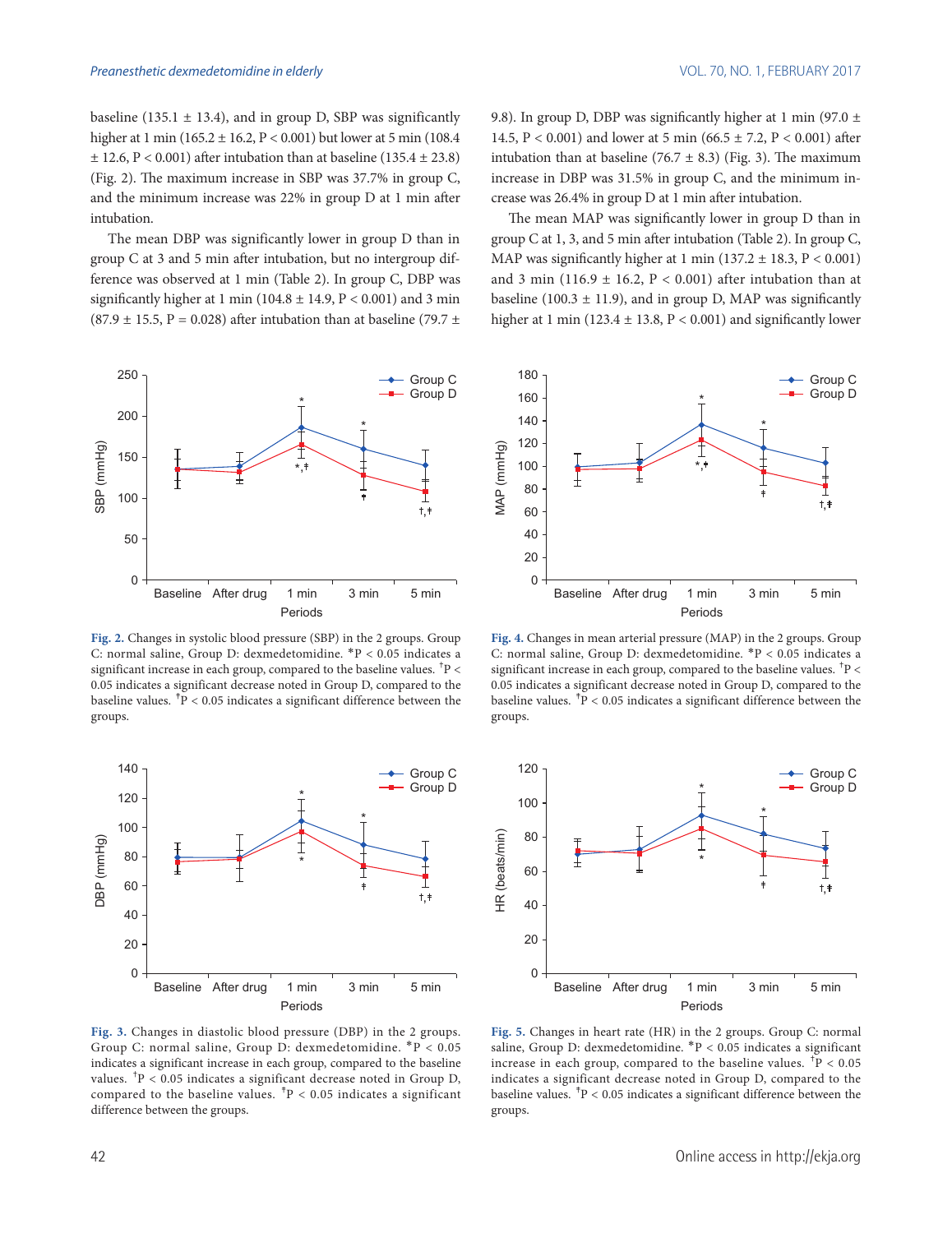at 5 min (83.4  $\pm$  8.4, P < 0.001) after intubation than at baseline  $(97.7 \pm 14.9)$  (Fig. 4). The maximum increase in MAP was 36.8% in group C, and the minimum increase was 26.4% in group D at 1 min after intubation.

The mean HR was significantly lower in group D than in group C at 3 and 5 min after intubation, but no intergroup difference was observed at 1 min (Table 2). In group C, HR was significantly higher at 1 min (92.9  $\pm$  13.5, P < 0.001) and 3 min (82.2  $\pm$  10.3, P < 0.001) after intubation than at baseline (70.3  $\pm$ 7.4), and in group D, HR was significantly higher at 1 min (85.2  $\pm$  12.6, P < 0.001) but lower at 5 min (65.7  $\pm$  9.5, P = 0.007) after intubation than at baseline (72.1  $\pm$  7.0) (Fig. 5). The maximum increase in HR was 32.1% in group C, and the minimum increase was 18.1% in group D at 1 min after intubation.

### **Discussion**

Laryngoscopy and endotracheal intubation are known to be associated with perioperative hemodynamic instabilities, such as, hypertension, cardiac arrhythmia, and tachycardia, occurring secondary to the stimulation of the sympathetic nervous system [3-5]. In addition, sudden hemodynamic changes may lead to serious complications, especially in patients with a comorbid disease like hypertension [3]. Accordingly, anesthesiologists have devised means of attenuating the sympathetic stimulation in order to decrease the incidences of perioperative complications by using drugs, including opioids, adrenergic blockers, vasodilators, calcium channel blockers, lidocaine, and inhaled anesthetics [9-15]. Although many reports claim various drugs effectively attenuate hemodynamic responses, they also mention unexpected side effects like hypoventilation, hypotension, bradycardia, and muscle rigidity [16].

Dexmedetomidine is a selective alpha-2 agonist with a sympatholytic effect as well as sedative, hypnotic, anxiolytic, analgesic, and anesthetic sparing effects [1], which are mediated through alpha-2 adrenoreceptors in the central and peripheral nervous systems. Because of these effects, anesthesiologists use dexmedetomidine as a spinal anesthesia adjunct as well as for general anesthesia [17-19]. In addition, dexmedetomidine can be administered for intensive care unit sedation, procedural sedation, and monitored anesthesia care.

In previous studies, researchers have used doses of dexmedetomidine ranging from 0.25 to 2 μg/kg. The effects of dexmedetomidine are known to be dose-dependent, but the probabilities of side effects like bradycardia or hypotension also increase with dosage. Therefore, optimal dose adjustment according to the characteristics of the patient group is important. Lawrence et al. [20] reported that a single dose of dexmedetomidine before anesthesia induction attenuated the hemodynamic response to intubation and extubation; however, they used 2 μg/kg dexmedetomidine, and hypotension and bradycardia were found to occur more frequently in their dexmedetomidine group than in the control group. Keniya et al. [21] reported that patients administered 1 μg/kg dexmedetomidine required more treatment for bradycardia than the controls did. In contrast, Scheinin et al. [8] reported that 0.6 μg/kg dexmedetomidine attenuated cardiovascular responses to laryngoscopy and tracheal intubation in healthy individuals without serious side effects, and Basar et al. [22] reported that 0.5 μg/kg dexmedetomidine decreased thiopental requirements without causing serious hemodynamic effects or affecting recovery time. However, the abovementioned studies were conducted in young and normotensive individuals. Dose reduction is required in the elderly because of ageassociated pharmacodynamic changes, and some studies have reported more pronounced hemodynamic responses to drugs in patients with hypertension [23,24].

Hence, we decided to preoperatively administer 0.5 μg/kg dexmedetomidine rather than 1.0 μg/kg to our elderly patients undergoing treatment for hypertension, and we found at this dose effectively suppressed the hemodynamic responses caused by endotracheal intubation without serious side effects.

In group D, all hemodynamic parameters were significantly lower at 5 min after intubation than at baseline and showed a decreasing trend from 1 min to 5 min after intubation. However, at 5 min after intubation, the hemodynamic values were still in the normal range (changes within 20%), and the commencement of surgical procedures halted this decreasing trend.

Basar et al. [22] reported that 0.5 μg/kg dexmedetomidine decreased thiopental requirements, with an administered dose of 4.9 mg/kg for anesthesia induction. Keniya et al. [21] reported that 1 μg/kg dexmedetomidine decreased thiopental requirements, with an administered dose of 4.4 mg/kg for anesthesia induction. Therefore, in the present study, we decided to administer 5 mg/kg of thiopental for anesthesia induction.

Propofol is another favorable induction agent with a cardiovascular depressive property, and is more effective at suppressing stress hormone release than is thiopental [25]. Studies have shown severe hypotensive episodes requiring vasoconstrictor treatment after general anesthesia induction in patients chronically using angiotensin II antagonists [26]. Although none of our patients experienced a hypotensive episode, additional study of the hemodynamic responses to different antihypertensive drugs and alpha-2 agonists, and the use of propofol rather than thiopental for anesthesia induction, may be needed.

In conclusion, our study shows that the preoperative administration of 0.5 μg/kg dexmedetomidine before anesthesia induction effectively suppresses the hemodynamic changes caused by endotracheal intubation in elderly patients ( $\geq 65$  years old) undergoing treatment for hypertension, without causing any severe side effects.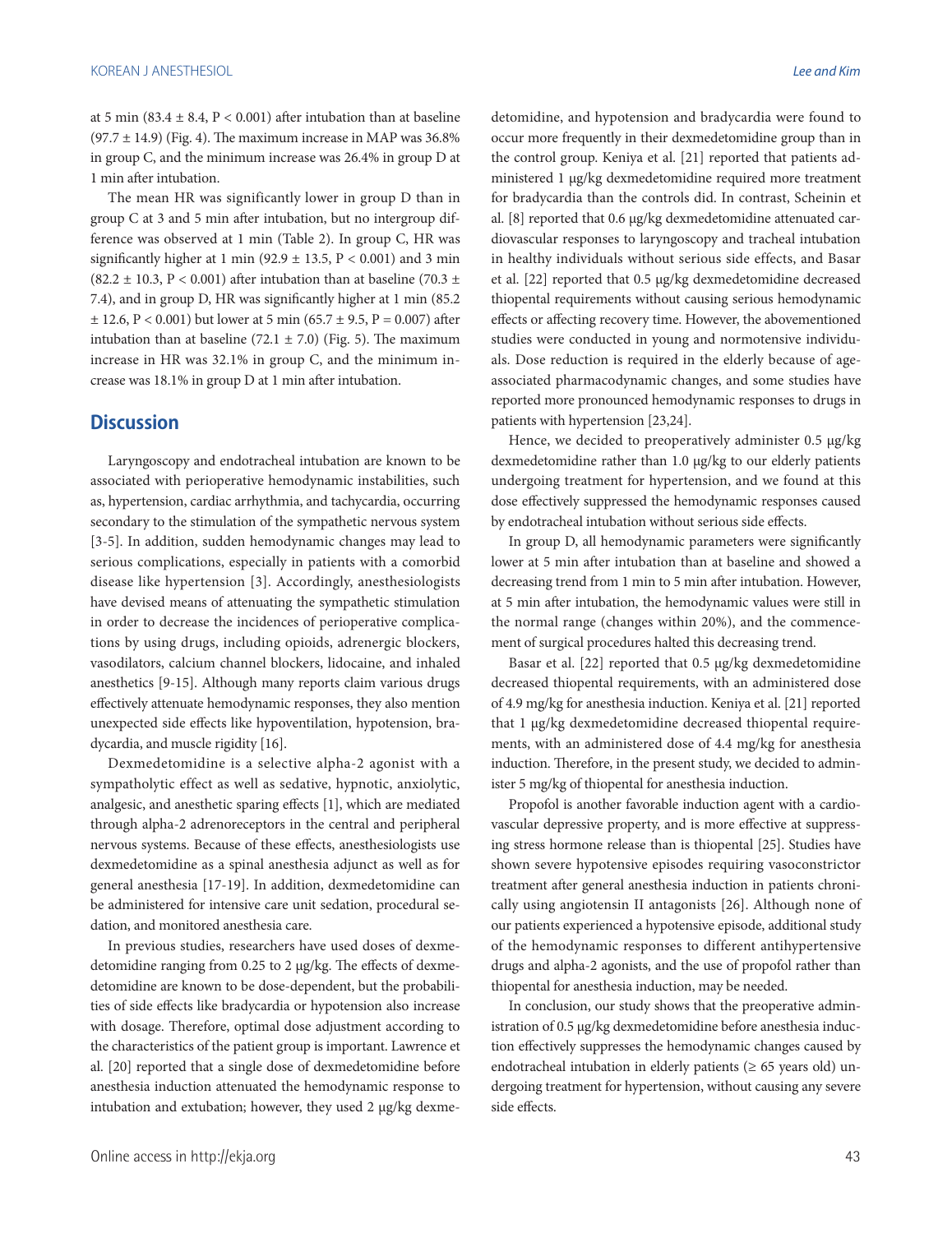## **ORCID**

Chan Woo Lee, http://orcid.org/0000-0002-8883-9171 Miwoon Kim, http://orcid.org/0000-0002-5933-3745

# **References**

- 1. Virtanen R, Savola JM, Saano V, Nyman L. Characterization of the selectivity, specificity and potency of medetomidine as an alpha 2-adrenoceptor agonist. Eur J Pharmacol 1988; 150: 9-14.
- 2. Yildiz M, Tavlan A, Tuncer S, Reisli R, Yosunkaya A, Otelcioglu S. Effect of dexmedetomidine on haemodynamic responses to laryngoscopy and intubation : perioperative haemodynamics and anaesthetic requirements. Drugs R D 2006; 7: 43-52.
- 3. Prys-Roberts C, Greene LT, Meloche R, Foëx P. Studies of anaesthesia in relation to hypertension. II. Haemodynamic consequences of induction and endotracheal intubation. Br J Anaesth 1971; 43: 531-47.
- 4. Shribman AJ, Smith G, Achola KJ. Cardiovascular and catecholamine responses to laryngoscopy with and without tracheal intubation. Br J Anaesth 1987; 59: 295-9.
- 5. Edwards ND, Alford AM, Dobson PM, Peacock JE, Reilly CS. Myocardial ischaemia during tracheal intubation and extubation. Br J Anaesth 1994; 73: 537-9.
- 6. Priebe HJ. The aged cardiovascular risk patient. Br J Anaesth 2000; 85: 763-78.
- 7. Zhan-Ying G, Chang-Ming W, Shuai T, Lin-Lin T, Yu-Feng H. Comparison of effects of different doses dexmedetomidine on inhibiting tracheal intubation-evoked haemodynamic response in the elderly patients. J Clin Diagn Res 2015; 9: UC10-3.
- 8. Scheinin B, Lindgren L, Randell T, Scheinin H, Scheinin M. Dexmedetomidine attenuates sympathoadrenal responses to tracheal intubation and reduces the need for thiopentone and peroperative fentanyl. Br J Anaesth 1992; 68: 126-31.
- 9. Thompson JP, Hall AP, Russell J, Cagney B, Rowbotham DJ. Effect of remifentanil on the haemodynamic response to orotracheal intubation. Br J Anaesth 1998; 80: 467-9.
- 10. Ko BJ, Oh JN, Lee JH, Choi SR, Lee SC, Chung CJ. Comparison of effects of fentanyl and remifentanil on hemodynamic response to endotracheal intubation and myoclonus in elderly patients with etomidate induction. Korean J Anesthesiol 2013; 64: 12-8.
- 11. Prys-Roberts C, Foëx P, Biro GP, Roberts JG. Studies of anaesthesia in relation to hypertension. V. Adrenergic beta-receptor blockade. Br J Anaesth 1973; 45: 671-81.
- 12. Kale SC, Mahajan RP, Jayalakshami TS, Raghavan V, Das B. Nifedipine prevents the pressor response to laryngoscopy and tracheal intubation in patients with coronary artery disease. Anaesthesia 1988; 43: 495-7.
- 13. Mikawa K, Nishina K, Maekawa N, Obara H. Comparison of nicardipine, diltiazem and verapamil for controlling the cardiovascular responses to tracheal intubation. Br J Anaesth 1996; 76: 221-6.
- 14. Sun HL, Wu TJ, Ng CC, Chien CC, Huang CC, Chie WC. Efficacy of oropharyngeal lidocaine instillation on hemodynamic responses to orotracheal intubation. J Clin Anesth 2009; 21: 103-7.
- 15. Stoelting RK. Blood pressure and heart rate changes during short-duration laryngoscopy for tracheal intubation: influence of viscous or intravenous lidocaine. Anesth Analg 1978; 57: 197-9.
- 16. Min JH, Chai HS, Kim YH, Chae YK, Choi SS, Lee A, et al. Attenuation of hemodynamic responses to laryngoscopy and tracheal intubation during rapid sequence induction: remifentanil vs. lidocaine with esmolol. Minerva Anestesiol 2010; 76: 188-92.
- 17. Park SH, Shin YD, Yu HJ, Bae JH, Yim KH. Comparison of two dosing schedules of intravenous dexmedetomidine in elderly patients during spinal anesthesia. Korean J Anesthesiol 2014; 66: 371-6.
- 18. Ok HG, Baek SH, Baik SW, Kim HK, Shin SW, Kim KH. Optimal dose of dexmedetomidine for sedation during spinal anesthesia. Korean J Anesthesiol 2013; 64: 426-31.
- 19. Shin HW, Yoo HN, Kim DH, Lee H, Shin HJ, Lee HW. Preanesthetic dexmedetomidine 1 µg/kg single infusion is a simple, easy, and economic adjuvant for general anesthesia. Korean J Anesthesiol 2013; 65: 114-20.
- 20. Lawrence CJ, De Lange S. Effects of a single pre-operative dexmedetomidine dose on isoflurane requirements and peri-operative haemodynamic stability. Anaesthesia 1997; 52: 736-44.
- 21. Keniya VM, Ladi S, Naphade R. Dexmedetomidine attenuates sympathoadrenal response to tracheal intubation and reduces perioperative anaesthetic requirement. Indian J Anaesth 2011; 55: 352-7.
- 22. Basar H, Akpinar S, Doganci N, Buyukkocak U, Kaymak C, Sert O, et al. The effects of preanesthetic, single-dose dexmedetomidine on induction, hemodynamic, and cardiovascular parameters. J Clin Anesth 2008; 20: 431-6.
- 23. Prys-Roberts C, Meloche R, Foëx P. Studies of anaesthesia in relation to hypertension. I. Cardiovascular responses of treated and untreated patients. Br J Anaesth 1971; 43: 122-37.
- 24. Stone JG, Foëx P, Sear JW, Johnson LL, Khambatta HJ, Triner L. Risk of myocardial ischaemia during anaesthesia in treated and untreated hypertensive patients. Br J Anaesth 1988; 61: 675-9.